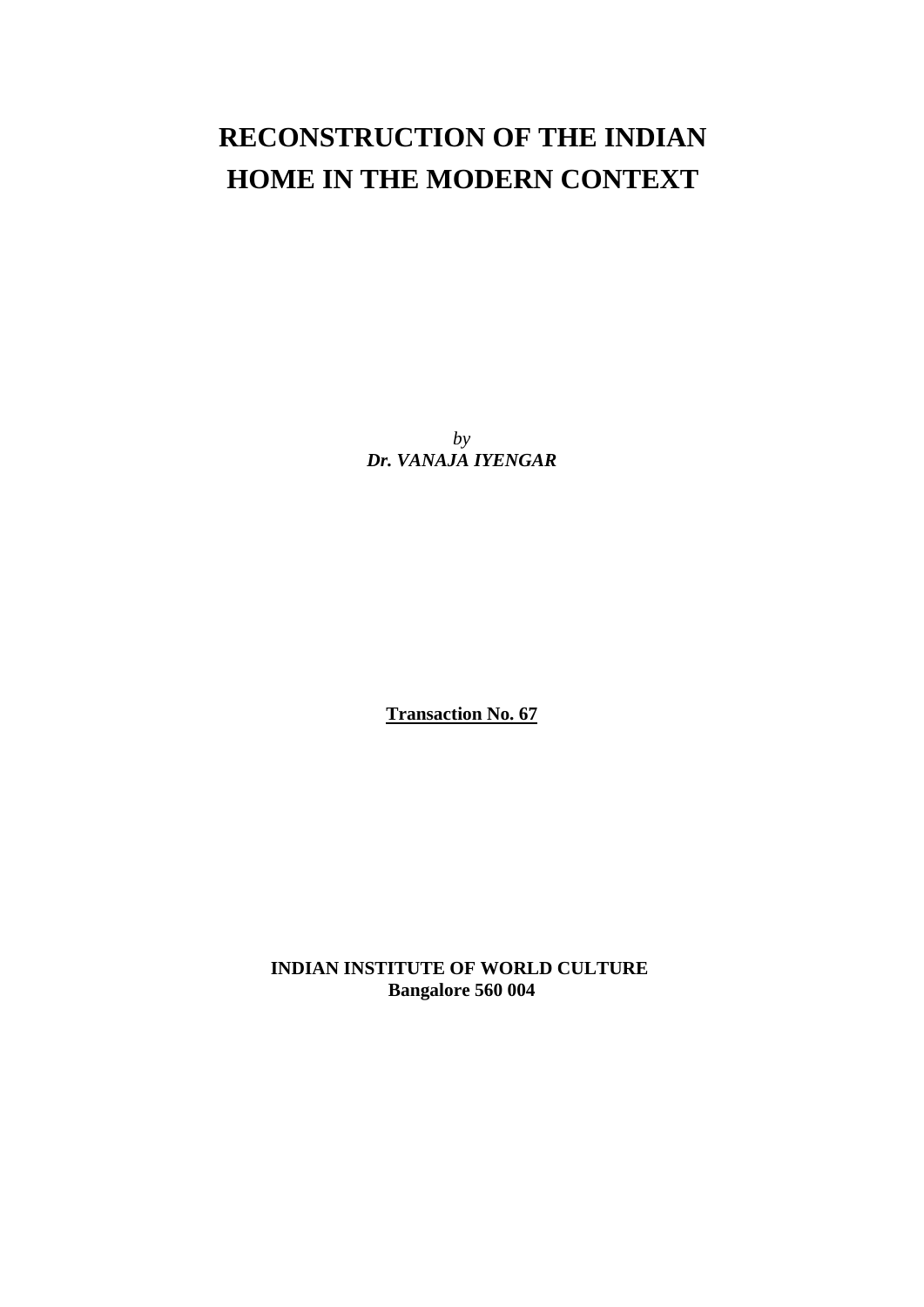#### **TRANSACTIONS**

Many valuable lectures are given, papers read discussed and oral reviews of outstanding books presented at the INDIAN INSTITUTE OF WORLD CULTURE. These Transactions represent some of these lectures and papers and are printed for wider dissemination in the cause of better intercultural understanding so important for world peace and human brotherhood.

### **TRANSACTION No. 67**

Dr (Smt) Vanaja Iyengar was invited to deliver the 1984 memorial lecture under Smt. Kameswaramma Kuppuswamy Endowment. She spoke on the important and relevant topic: Reconstruction of the Indian Home in the Modern Context. The paper is valuable in as much as it leads to further introspection and thought.

Dr (Smt) Vanaja Iyengar is Vice Chancellor of Sri Padmavathi Mahila Viswa Vidyalaya (Women's University) at Tirupati, Andhra Pradesh.

# © 1985, THE INDIAN INSTITUTE OF WORLD CULTURE *All Rights Reserved*

Printed by W Q Judge Press, 97 Residency Road, Bangalore 560 025 and published by the Indian Institute of World Culture, 6 Shri B P Wadia Road, Basavangudi, Bangalore 560 004. Printed in India.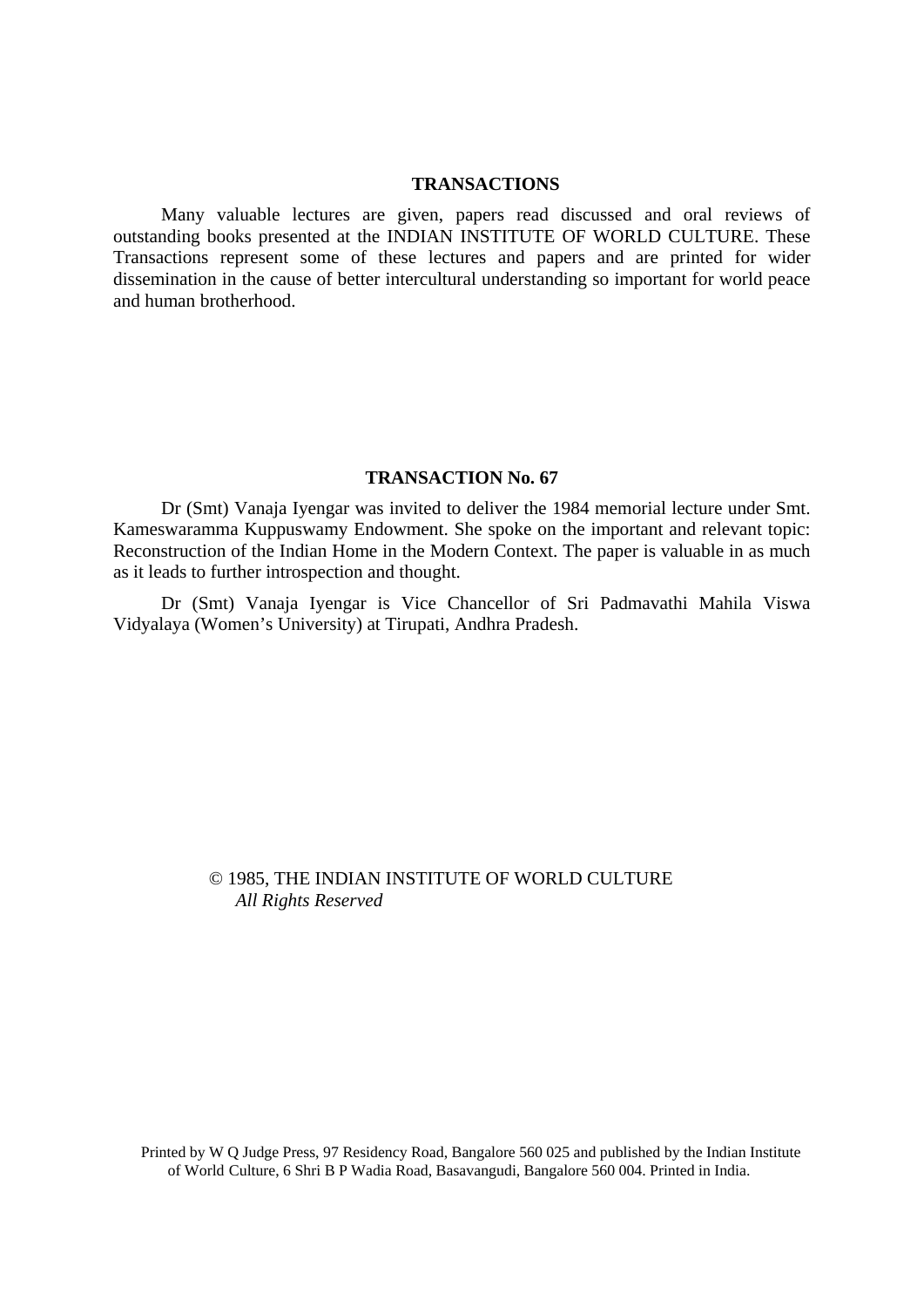# **RECONSTRUCTION OF THE INDIAN HOME IN THE MODERN CONTEXT**

## DR. VANAJA IYENGAR

When we talk about the reconstruction of the modern home in the Indian context, I take it that we mean the family and not the architectural design of the home, although that also has a relevance to the topic.

We have to define the words family, home, modern, etc. The word family itself has undergone and is undergoing steady change in meaning — Yesterday's family was almost universally what we today call an extended family with not only the husband, wife, children but also older generation as well as other kith and kin staying in one household or several kin-related units, living on adjoining farms or households for generations, working and surviving together in productive activity.

Today's family, particularly in urban areas and industrial towns means more and more husband, wife, children together in a household separate from others—a nuclear family. As a matter of fact, we are today in a position to trace the history of family life as such on the human front. A broad overview in time and space is possible because we in India can actually see the differences in family set up in the tribal areas, in the rural areas in the artisan or trade plying families and in the urban areas and the metropolitan cities. More than that, we can see what is happening in highly, industrialized capitalist countries like America and Britain and on the other hand in the industrialized socialist countries such as, Soviet Union and East European countries. Barring adjustments for geographic and ethnic differences we see that it is possible to relate changes in family patterns to social changes. It is also possible to assert that although social changes have had a massive impact on the structure of home and family life, the family as an institution has a healthy tenacity to survive with remarkable continuity and adaptability over the centuries.

Coming to the word modernity, modern is not the same as fashionable. To be modem means to be in step with the broad current of historical change. Neither is nuclear family an exclusive product of modernity although modernization processes such as urbanization, industrialization, etc., have contributed to it. As the family is subjected to modernizing processes, things such as family values, norms and concepts undergo changes. This does not mean necessarily that original bonds and relations disappear.

In the rural areas, in the village households family is a unit of production, life is still collective and highly ritualized. Privacy in the urban sense is virtually unknown. As you leave the agricultural families behind, family life becomes more individualized with varying kinds of occupations. For example, the family life among the artisans or the small merchants is more open and somewhat less ritualized. When you come to urban areas nature of work changes further and the family changes from a unit of production to a unit of consumption. Now the individual has an earning power as detached family earning power; this gives more economic independence, individualism and mobility on the one hand and a better standard of living, greater material wellbeing, new interests on the other. Alongside came notions of individual privacy. All this is manifested in the architectural changes in buildings too. I remember, during my childhood most of the buildings in the south (they still exist today) were undifferentiated, with rooms opening directly into each other, room into other room. These are now replaced by houses with the hallway — not only to separate the functions such as kitchen quarters, sleeping quarters, etc., but also to separate people and allow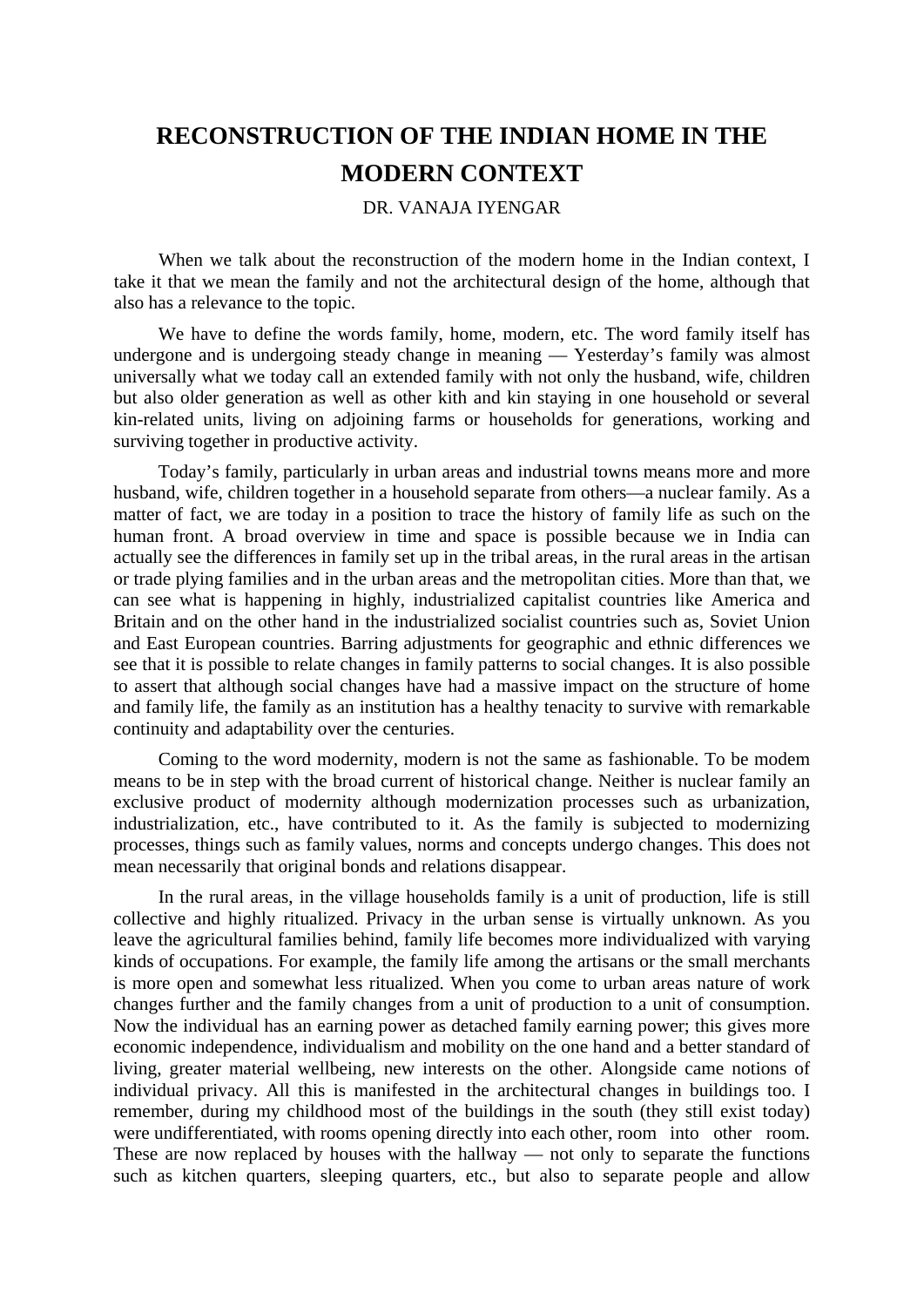individual privacy Present day technology also transforms the household. For example, better drainage system, better water facilities use of various gadgets in the kitchen, etc. The quality of life in modem housing in the cities is improving all the time. All these factors can be included in the modernizing process in our homes. But this is not all. In the Indian context modernity should mean something more. I think it is possible to pick out three parameters of modernity in India.

The first is to be Indian, to have a deep sense of Indian ness and to be rid of fragmenting parochialisms of religion, region and caste; and yet to be rooted in the diversity of culture that is an integral part of Indian ness.

Second is to have a scientific temper. This does not necessarily mean that one has to give up religion and certainly not the emotional impulse and penumbra that is also embodied in religion. But it does mean freeing oneself from orthodoxy and superstition. It does mean taking reason, experience and democratic discussion as inherent parts of one's existence, one's way of looking at things, taking decisions and acting.

Third, egalitarianism ; a belief that not only all human beings should have an equal chance to be fully themselves, but also that one must work to one's capacity to ensure that this is the case.

Now if we survey honestly, the Indian homes as they are today, I am afraid we shall have to admit that the overwhelming majority of them do not pass the test. According to the government estimates 48% of our people live below the poverty line. This line itself is never properly defined. More than 60% of our people are totally illiterate. A good 2/3rds. Of our people live in such filth and squalour and need, that to build any kind of home is just impossible. The mere fact that a certain number of people living together on the basis of consanguinity does not make a home.

Those who have for some reason or the other been fortunate enough to cross the poverty line, have, certainly the physical and material equipment to build modem homes, even beautiful modern homes. But then how moderns are their modem homes? Are their outlooks modern? Is their attitude towards-one another in the home modem, let alone towards those who are not in their home? 'How and on what basis do they marry? How do they bring up their children? What values do they inculcate in them? What is merely a superficial outward westernization? "Mummy, Daddy" modernization! My generation had some experience of this during the days of British rule. There were many Indian families which were outwardly imitations of their rulers There was even a name for the men among them — Westernized Oriental Gentlemen or WOG for short.

But on the other hand, even at that time were families like those of Sarojini Naidu, Rabindranath Tagore, etc., which were thoroughly modern yet unmistakably Indian. But then, at that time the national movement kept things in check and acted as a powerful restraining influence in preventing the emergence of an ersatz culture: *As* a matter of fact, it is a thing to be proud of that India is among those few countries which accepted a great deal from the west because it was at that time more advanced than we were but which remained stubbornly itself. That restraint has gone now. And those who have not to face the assault of poverty, are, in the main, conquered by the craze for the "foreign", while remaining sunk in the mire of orthodoxy. We have to come to terms with ourselves and with the challenge of modernizing our society and our country. It is a daunting task. But we have much to build upon. Noble spirits have left us guidelines and the examples of their lives. Jawaharlal, for example, and Mahatma Gandhi. I mention all these to put the Indian home in its context. Building a home,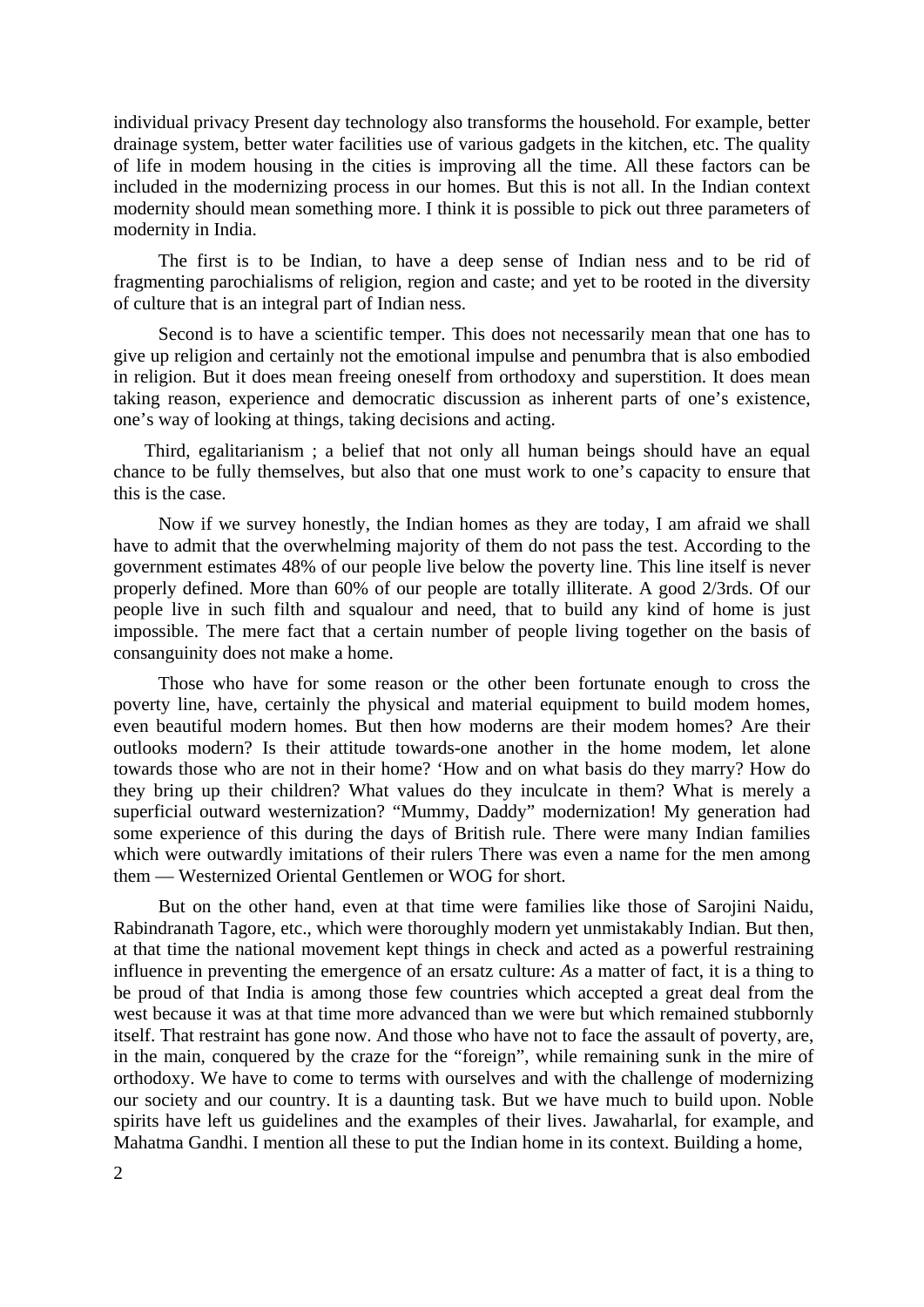above all, means building a family. In this matter, I will consider three aspects separately for purposes of analysis and take them together when we consider the problem in its entirety.

The first aspect is that of the family vis-à-vis the world. This includes their outlook, their understanding, their value system; how they look at the world, explain situations and events. But there is more. The pace and the demands of modem life both in work and in leisure open up new possibilities for the development of personality. But in turn, these also place new strains on the family. Building a family takes time, patience and care. All of these are heavily taxed by the pressures of modern living. Besides, the trend towards a nuclear family is based not so much on choice as on the compulsions of shifts in job location and opportunities, including geographical shifts. So there is no older generation or unoccupied relatives to take part of the strain; especially in the matter of sheer physical care of the children, cooking of meals, clearing and tidying up.

It is absolutely essential, therefore, that those who care for their families should also develop a community outlook or a communitarian approach. Since the modern family cannot fall back any longer upon its own resources, it has to see that social infrastructures are developed. Creches, shops, medical clinics, neighbourhood schools, banks, community recreation centres, eating places, even police-stations, all these have to be sufficiently near at hand. The modern family will live in metropolises, towns, etc. But the neighbourhood (the new 'village' or micro town) will play an increasingly important role in its life.

If anything is conspicuously lacking in our country, even at the level where affluence makes modernity possible, it is this tack of community services and communitarian spirit. It is here that we ape the worst aspects of the alienated loneliness of western life. We do not seem to realize that one of the sharpest manifestations of the crisis of western society is precisely the virtual breakdown of the family. According to the 1982 statistics, of the 83.5 million households in existence in America, more than 1 in 5 consisted of -one person living alone. The number of people who live in families headed by one man or woman without spouse has risen from 21.7 million in 1970 to 35 million today largely because of the rising divorce rate and the increasing incidence of out of wedlock births. 1 out of 8 children live in a single parent home. It is not a question of material, physical facilities lacking. It is just that communitarian spirit is lacking. Obviously a few new stages have to be inducted into family life cycle in order to keep it together.

Now take the Soviet Union where the community services are certainly not lacking More marriages are ending in divorce than in happy family life in the Soviet Union. Soviet sociologists have revealed that the divorce rate has increased by 300 per cent since 1965. About 125 million marriages take place every year in the Soviet Union. The sociologists have found to their surprise that economic problems such as unemployment, housing or upbringing of children and their education are rarely the cause of divorce in the country. With no unemployment, and as many as 930 women out of having 1000 permanent jobs with equal wages as men and guaranteed care for children of single mothers, Soviet women do not hesitate to walk out of their marriages. Surveys have shown that in almost half of the Soviet families now, the wives earn as much as or even higher than their husbands. But unfortunately, only one out of three husbands share housework equally with their wives. While it is generally appreciated that the man or the woman may 'dominate' in happy marriages, 'disaster' takes place if husband or wife or both feel the need to 'dominate' the sociologists have observed.

The second aspect of the problem of constructing a modern family is the relation between its founders — the husband and the wife. It is part of a more general problem of the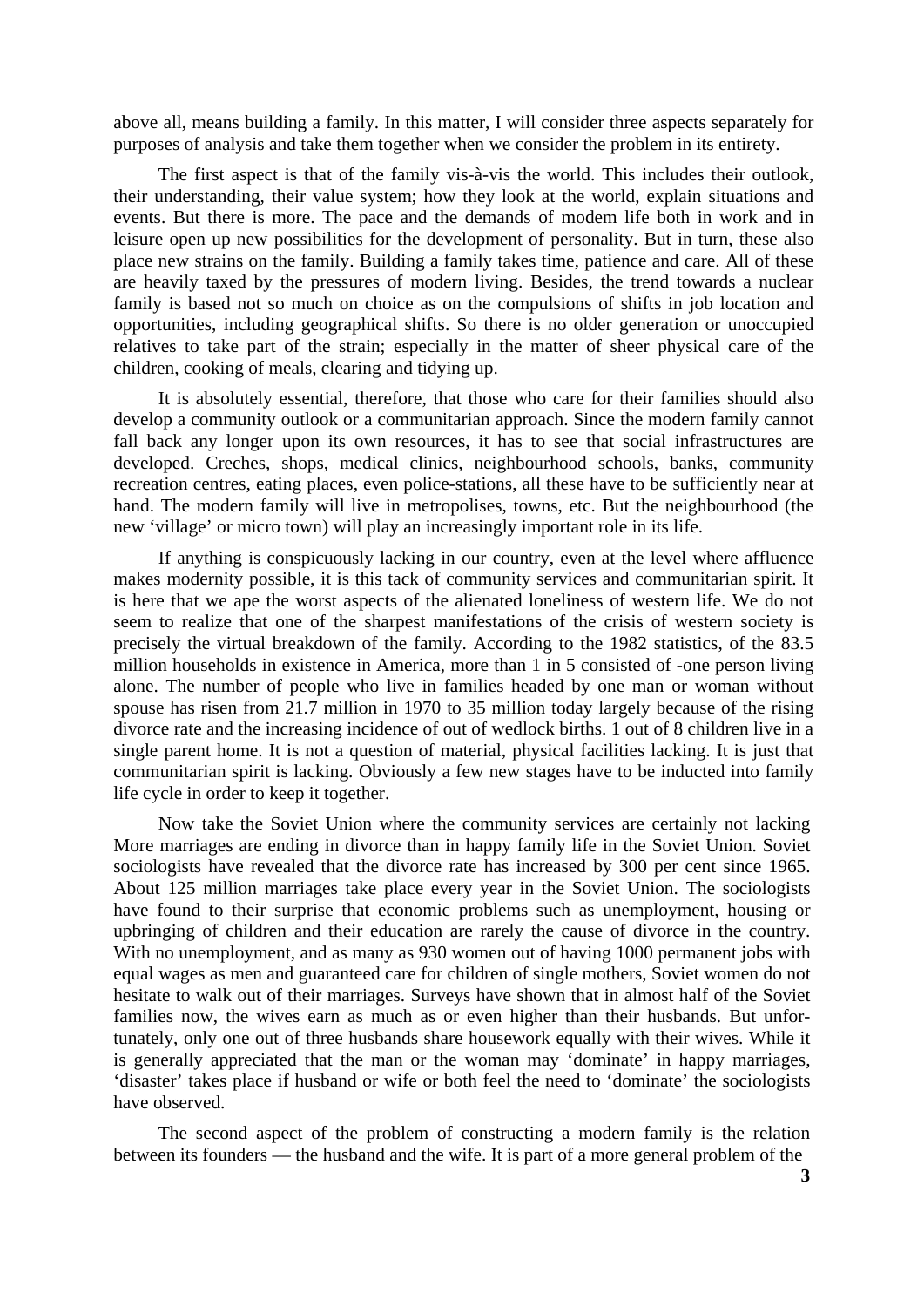need for a new relationship between the sexes. There, is male chauvinism in India as elsewhere. Actually it is worse in India because it is actually male domination pure and simple. It has its roots in the economic dependence of the woman and this is reinforced by the tremendous weight of orthodoxy, conservatism and social inertia. For a woman, being a wife and mother often sets severe limits on what she could do with her life and many women today are no longer willing to accept these limits.

This inequality between man and woman was always evil. It cramped and confined the woman and it perverted and distorted the man. Both were less than human. But the relation held had certain durability and was also some kind of a social division of labour. This has broken down. The woman need not be and is often not economically dependent. It is not only domestic slavery, the household she has to run, but also a job outside she has to keep. This is a tremendous physical and mental strain. The job takes the woman to the world and she becomes aware and confident of her potentialities. This is when inequality becomes impossible to bear and possible to end. But either because of orthodoxy or a false sense of values or sheer selfishness the husband finds this very difficult to accept. And this leads to the civil war within the home. This civil war cannot be won by either party. The male chauvinists are more to blame. Men and women need each other, they both need the family and of course, the family needs the husband and wife. There is an obvious difference between the sexes. But this difference need not and should not mean the same thing as inequality. It is futile to expect that the man will just take over the "duties" of the woman in the household.

Do any one of us know a man who enjoys house work, loves looking after children and feels happy staying at home while his achievement oriented wife goes out to work? We have, at the most, arrived at the level of emancipation and equality where the man says; "I don't mind if you go out to work and supplement our income as long as you run the house, cook the meals, look after the kids and be a good wife besides"! So the women have to juggle the three roles of wife, mother and career with varying degrees of success. This is a tremendous physical and mental strain. The opportunity to work is very important. Men have this opportunity available to- them as a matter of course. Women need it just as much. Both for their self-knowledge as well as their contribution to society. On the other hand child bearing and child rearing are equally important too. Women need both. They cannot abandon either career or motherhood. The question is how to combine the two. The problem has to be solved individually, family wise and community wise. There are no guidelines to go by and there can be no instant solutions. Women need understanding. They need supporting husbands and sympathetic employers. They need community facilities I mentioned earlier.

But all this requires not only the conscious effort for equality but also the recognition that building a family is necessary and joyous and to. be taken with the utmost seriousness. Here again we find that private morality merges with social need in a tense but fruitful, dynamic relationship.

The third aspect of family building is the need to bridge the gap of the generations. And the main responsibility devolves upon the generation in the middle — the husband and the wife. For example, what should be done with the older people, the parents? Even if they prefer to be by themselves, they surely need attention? And if they are not able to be by themselves, they surely need attention? And if they are not able to be by themselves then what is to be done? Homes for the aged can be a total nightmare work is for the sensitive as 36 Chowringhee Lane has so wonderfully demonstrated. Obviously, these can be improved qualitatively and this has to be done. But should parents be cast off and treated this way?